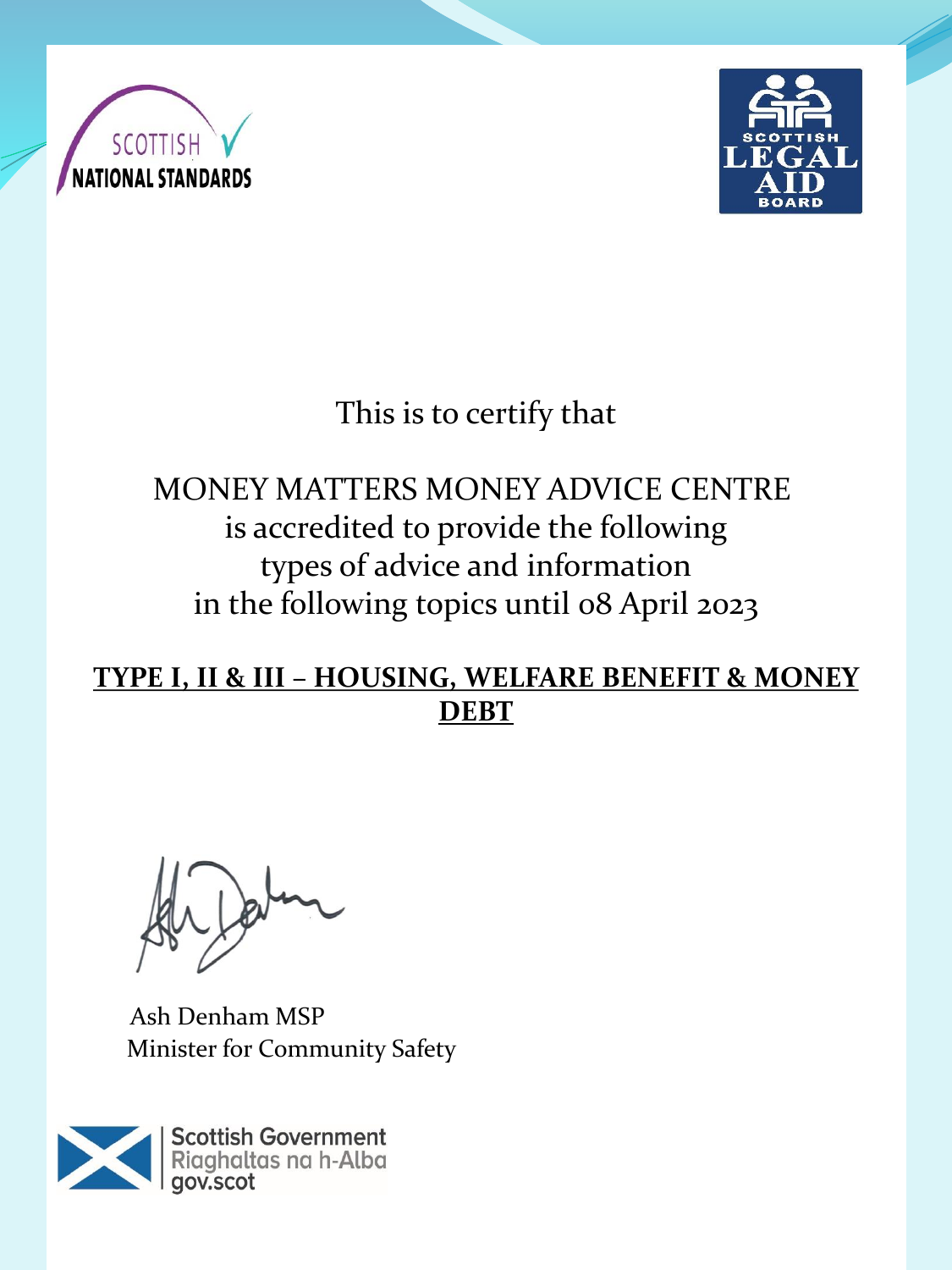#### **COMPETENCY ACHIEVED**

## **2 Housing Specific Competences**

- 2.1 Rent Arrears Type I
- 2.2 Mortgages & Secured Loans Type I
- 2.3 Universal Credit for housing costs and Housing Benefit Adviser competences – Type I
- 2.4 Disrepair in Rented Housing Type I
- 2.5 Housing Options Type I
- 2.6 Discrimination in Housing Type I
- 2.7 Eviction Type I
- 2.8 Anti-Social Behaviour Type I
- 2.9 Harassment and Illegal Eviction– Type I
- 2.10 Homelessness Type I
- 2.11 Relationship Breakdown Type I
- 2.12 Rent: Private Sector Type I
- 2.13 Security of Tenure Type I
- 2.14 Statutory Tenancy Rights Type I
- 2.15 Repair and Improvement Grants Type I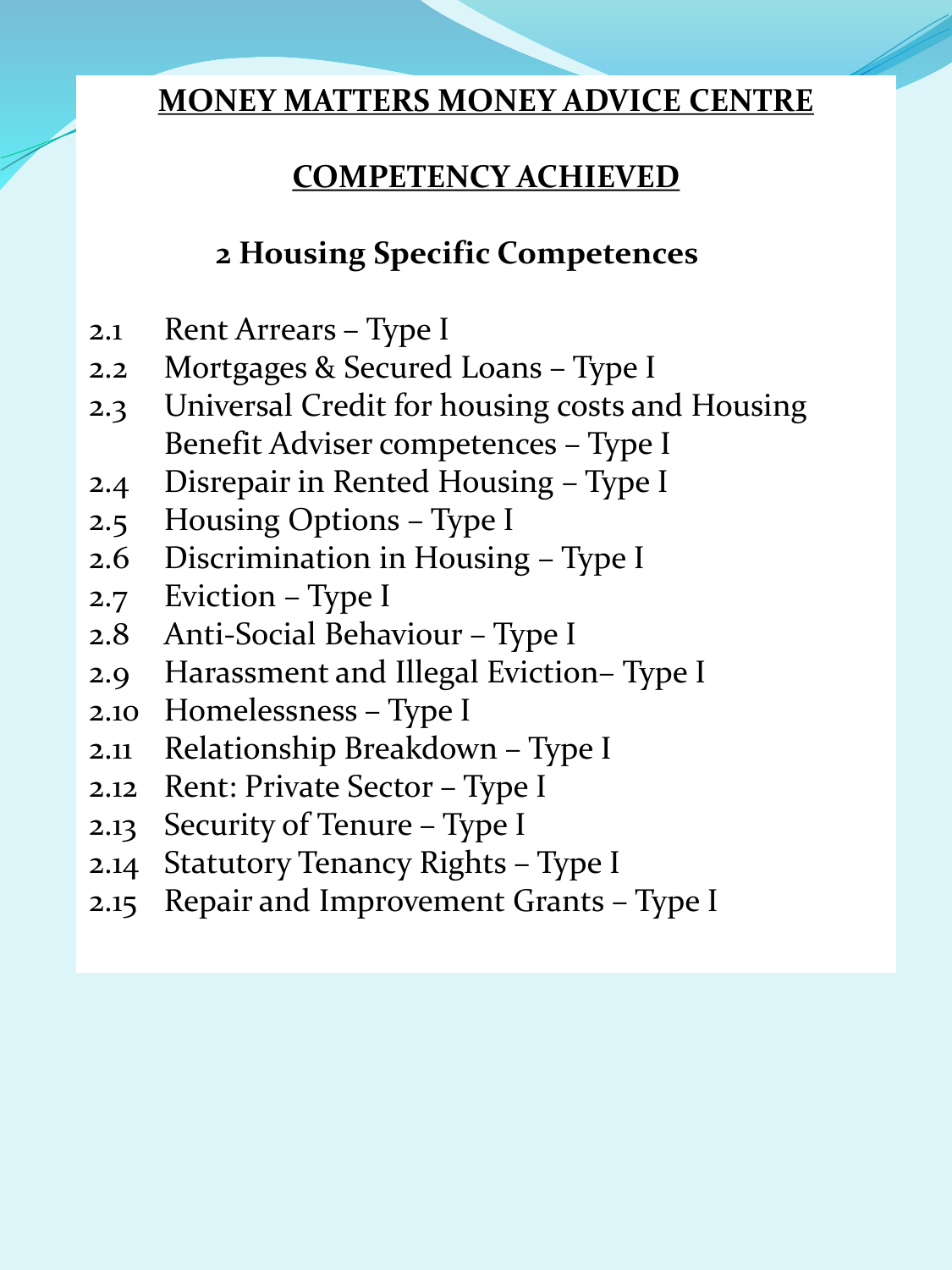## **3 Money and Welfare Benefits Related to Advice Competences – Foundation Knowledge**

- 3.1 Administrative Structure of the Benefits and Tax Credits Systems – Type III
- 3.2 National Insurance Scheme Type III
- 3.3 Claims & Backdating Type III
- 3.4 Decision-Making, Disputes and Appeals Type III
- 3.5 Benefit & Tax Credit Overpayments Type III
- 3.6 Assessment, Initial Decision-Making & Holding Activity in Debt Cases – Type III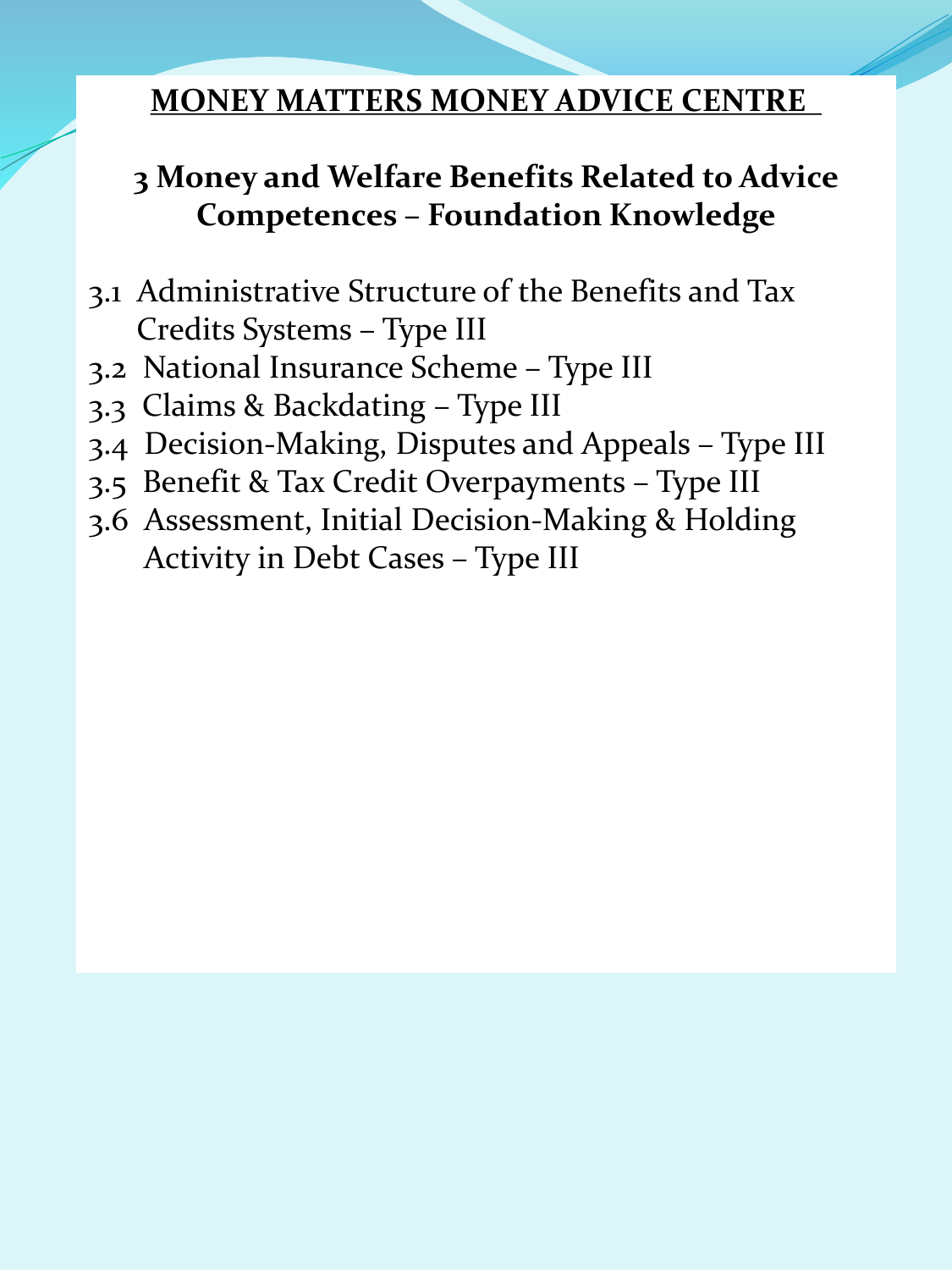## **4 Money and Welfare Benefits Related Advice Competences – Specialist Areas**

- 4.1 Means-Tested Benefits Type III
- 4.2 Universal Credit Type III
- 4.3 Tax Credits Type III
- 4.4 The Social Fund & the Scottish Welfare Fund. Type III
- 4.5 The Impact of Work on Benefits Type III
- 4.6 Child Element of Universal Credit, Child Benefit, Kinship Care Allowance & Guardian's Allowance – Type III
- 4.7 State Retirement Pension Type III
- 4.8 Personal Independence Payment, Disability Living Allowance & Attendance Allowance – Type III
- 4.9 Benefits for People who have Limited Capability for Work – Type III
- 4.10 Benefits for Industrial Injury and Disease Type III
- 4.11 Benefits for Veterans Type III
- 4.12 Carers Allowance Type III
- 4.13 Jobseeker's Allowance– Type III
- 4.14 Benefits for Maternity, Paternity and Adoption Type III
- 4.15 Bereavement Benefits Type III
- 4.16 Benefits for People in Public Care Type III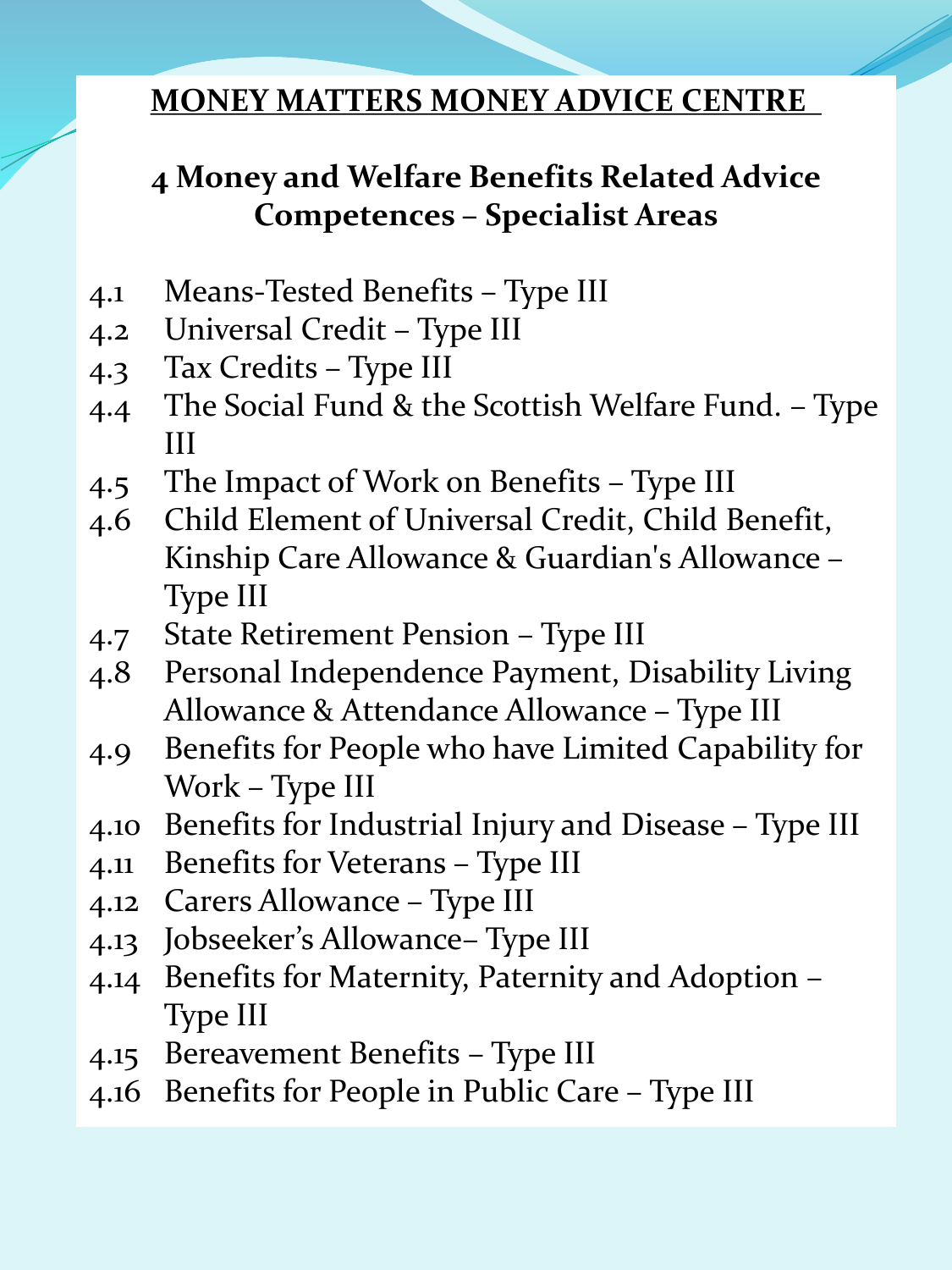## **4 Money and Welfare Benefits Related Advice Competences – Specialist Areas Cont.**

- 4.17 Benefits for Students Type III
- 4.18 Benefits for People from Abroad and/or who are Subject to Immigration Control – Type III
- 4.19 Ancillary Benefits Type III
- 4.20 Financial Statements Type III
- 4.21 Liability for Debts, Extortionate Credit, Unfair Contract Terms, Unenforceable Debts, Creditor Malpractice, Codes of Practice, etc – Type III
- 4.22 Identifying & Agreeing Options in Debt Cases – Type III
- 4.23 Negotiating & Making Offers to Creditors– Type III
- 4.24 Diligence, Diligence Stoppers and Court Proceedings – Type III
- 4.25 Bankruptcy & Trust Deeds– Type III
- 4.26 The Debt Arrangement Scheme– Type III
- 4.27 Recalls & Appeals against Court Decrees and Orders – Type III
- 4.28 Utility Debts Type III
- 4.29 Local and national Tax Debts Type III
- 4.30 Rent Arrears Type III